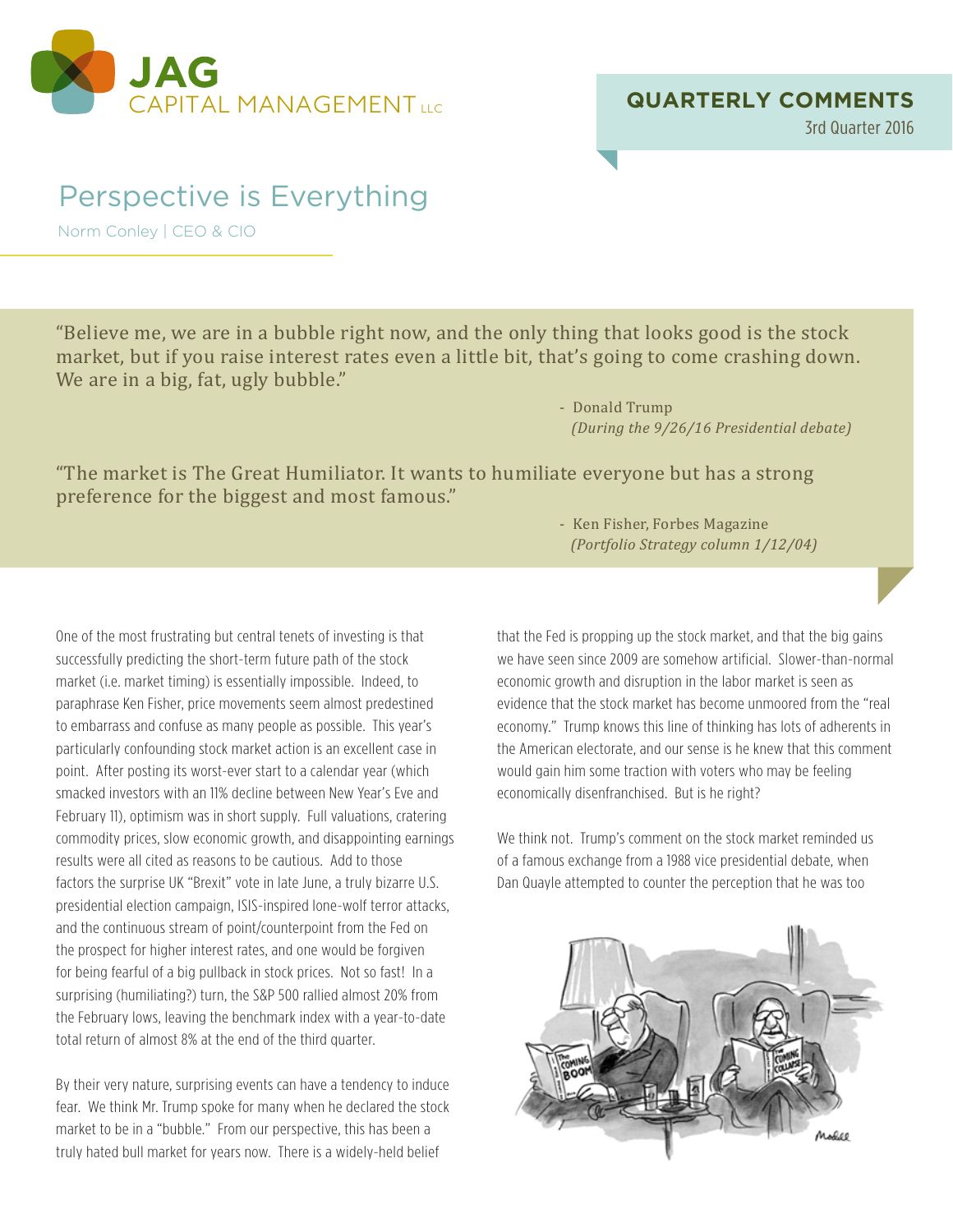inexperienced for the job (he was 41 years old at the time). Quayle noted that he had more experience in Congress than John F. Kennedy had at the time he ran for President. Lloyd Bentsen famously replied, "Senator, I served with Jack Kennedy. I knew Jack Kennedy… Senator, you're no Jack Kennedy."

For our part, had we been able to respond to Trump's comment at the debate, we would have said something like, "Sir, we have lived through bubbles (the tech, commodity, and housing bubbles have all blown up and popped within the last 20 years). We know bubbles… Sir, this is no bubble."

Bubbles are actually fascinating phenomena, and they have been the subject of a lot of academic scholarship over the years. Charles Kindleberger was an economic historian and author whose 1978 book Manias, Panics, and Crashes is considered by many to be the definitive study on them. Here is how Kindleberger illustrated the anatomy of a bubble:



According to Kindleberger, all bubbles start with some basis in reality, such as a disruptive technology development or an important change in the economy. The Dot-Com bubble is a great example to review. In the mid-1990's, people began to perceive that the Internet would be transformative to our society and to most businesses (Displacement). By the latter 1990's, this belief had led to a proliferation of dot-com IPO's, many of which doubled or tripled in price within days or weeks (Boom), which reinforced the narrative that the Internet was going to change the world for the better. Eventually, almost everyone came to believe that they could make "easy" money in dot-com stocks, just like the early investors who had gotten in several years before. According to Kindleberger, "There is nothing so disturbing to one's well-being and judgment as to see a friend get rich." Even sober-minded investors who had stayed on the sidelines were drawn into the rush. This resulted in a period of very steep price increases from late 1999 through early 2000, as more and more people piled

into the same types of stocks (Euphoria). Reality eventually bit, of course. Many of the IPO's from the late 1990's turned out to be pure fantasy. In dozens of cases, there were no actual earnings, and the business plans to generate earnings proved to be full of hot air. Many Internet company founders and insiders began to sell their stock, some reaping billions of dollars. In the spring of 2000, the selling picked up steam and begot more selling (Crisis). In the final stage of a bubble, prices overshoot to the downside. By 2002, most Internet companies were either out of business or more than 90% off of their previous peak prices. Whereas just a couple of years prior everyone loved technology stocks, now they hated them. Investors looked for scapegoats, and the press was only too happy to oblige (Revulsion). We think even a modestly thoughtful examination of current market conditions disproves Trump's bubble accusation. Although the market is far from cheap at 21x trailing EPS for the S&P 500, market multiples rarely sit at comfortably "average" levels. In point of fact, valuation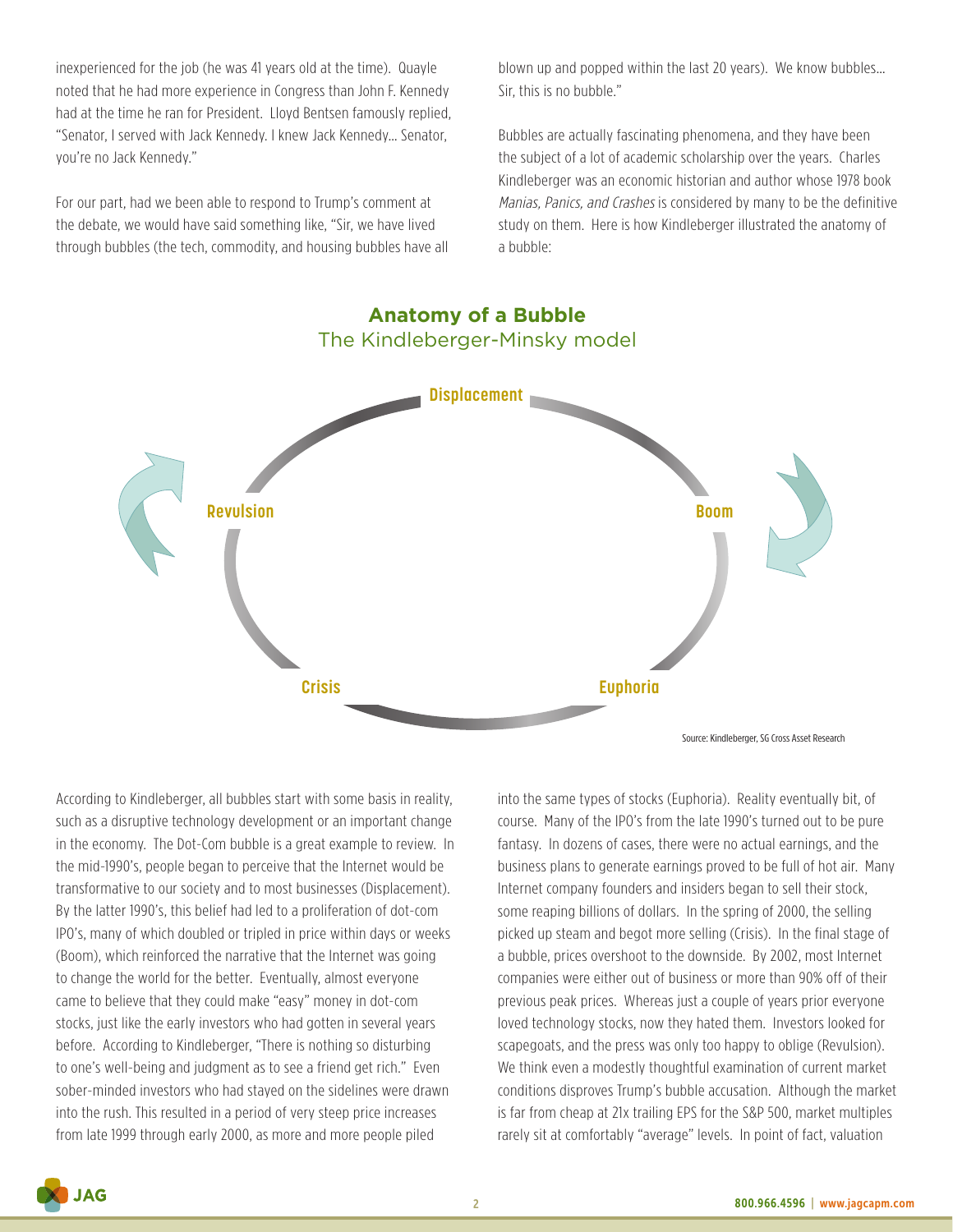multiples move up and down around the long term average, depending upon a variety of factors. Moreover, as a general rule, P/E multiples tend to expand during a bull market—and make no mistake, we are definitely in a bull market. According to Bespoke Research, only 2 of the 13 prior bull markets since 1928 were characterized by multiple compression. And 4 of those 13 prior markets exhibited peak P/E multiples that were higher than our present multiple.

Also, it is important to point out that investors do not make their investment and asset allocation decisions in a vacuum. In practice, we must compare various asset classes against one another, hopefully with an eye toward achieving an optimal risk-adjusted return profile for our goals and needs. At 21x trailing earnings, the S&P 500 trades at an earnings yield of 4.8%, a premium of more than 3% over 10-year US Treasury yields and 1.5% over BAA-rated investment-grade corporate bonds. Additionally, it is worth noting that the dividend yield of the S&P 500 is roughly .5% higher than 10-year Treasuries. Given the fact that Treasuries offer no chance of upside if held to maturity, the sub-2% yield is thin gruel for investors who hope to achieve long-term growth of their capital over the rate of inflation. To us, all of these metrics imply that stocks remain relatively attractive when compared to bonds. Put another way, it probably makes sense for long term investors to maintain a bit more equity exposure than they would if interest rates were closer to "normal" levels.



Perhaps the strongest counterpoint to Trump's comments is the fact that investor exuberance – a key ingredient to the development of any bubble - is in short supply. Both professional and retail investors are far from euphoric about the stock market's prospects. The Bank of America Merrill Lynch Sell-Side Indicator(see chart below), which





Source: BofA Merrill Lynch Global Research US Equity & Quant Strategy

Note: Buy and Sell signals are based on rolling 15-year +/- 1 standard deviations from the rolling 15-year mean. A reading above the red line indicates a Sell signal and a reading below the green line indicates a Buy signal.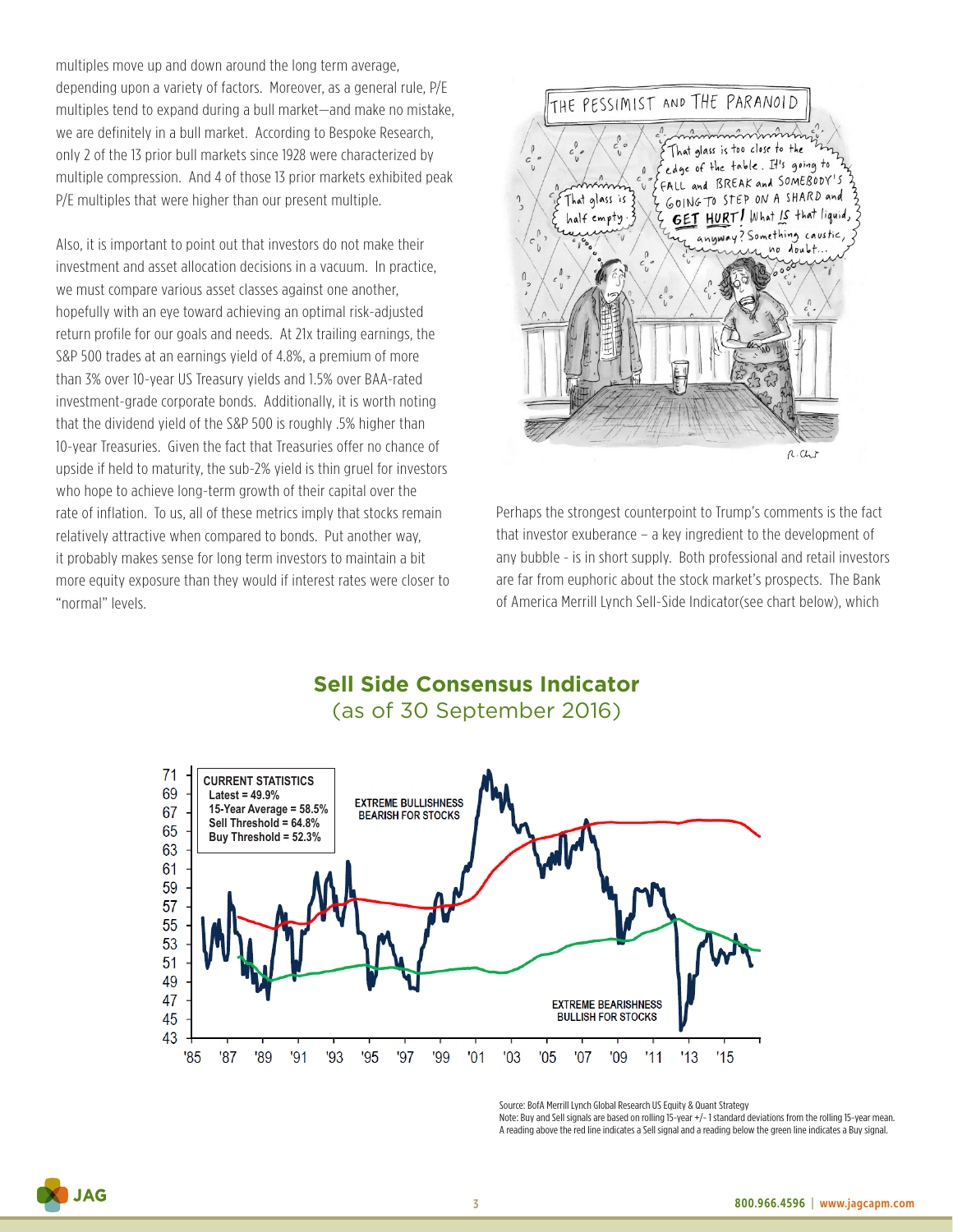tracks the recommended equity allocation of Wall Street strategists, has declined to 49.9 from 54 last summer. As a group, these strategists are more bearish today than they have been over most of the last three years. Individual investors are also not showing a lot of enthusiasm about stocks. Only 28.8% of individuals surveyed by the American Association of Individual Investors (AAII) during the week of 10/5/16 characterize themselves as "bullish," which is well below the 10-year average survey reading of 37%. In fact, AAII sentiment has been below average for the last 48 weeks, even as the S&P 500 has approached all-time highs. It will not surprise our more cynical readers that both of these readings have tended to be reliable opposing indicators in the past. In other words, the more optimistic investors are as a group, the lower the prospective return of the stock market tends to be, and vice versa. Therefore, while

past performance is no guarantee of future results, blasé investor sentiment makes us lean a bit more constructive on the markets than would be the case otherwise.

Contrary to our cautiously optimistic take on the stock market, we are far from bullish on sovereign (i.e. government-backed) bonds. U.S. Treasury yields are at or near all-time lows, as are most other developed country's bonds (see chart below). In fact, globally there are now almost \$10 trillion of bonds that pay negative yields. Yes, you read that right. Anyone buying a bond with a negative yield is guaranteed to lose money at maturity. In effect, buyers of negative-yielding bonds are paying borrowers for the privilege of lending them money! If this sounds backward to you, you are not alone. This is a strange and unprecedented condition in the financial markets.



## **10 Year Govt. Bond Yields Around the World**

As most experienced bond investors are aware, bond prices move inversely to interest rates. This means that all else being equal, the market value of a bond rises when rates fall, and vice versa. The magnitude of the price impact of interest rate increases with the length of maturity of the bond. Therefore, longer-term (i.e. 20-30 year maturity) bonds are much more sensitive to interest rates than shortterm (i.e. 1-3 year maturity) bonds.

Since interest rates have fallen so much for so long, longer-term bonds issued by our Treasury and other governments have delivered great returns. Since the end of 2009, the Bank of America Merrill Lynch 15+ Year U.S. Treasury Index has delivered annualized returns of more than 9% (!), an extraordinary rate of return for what is considered to be (if held to maturity) "risk free" assets like Treasury bonds.

**JAG** 

Source: Bloomberg, JAG Capital Management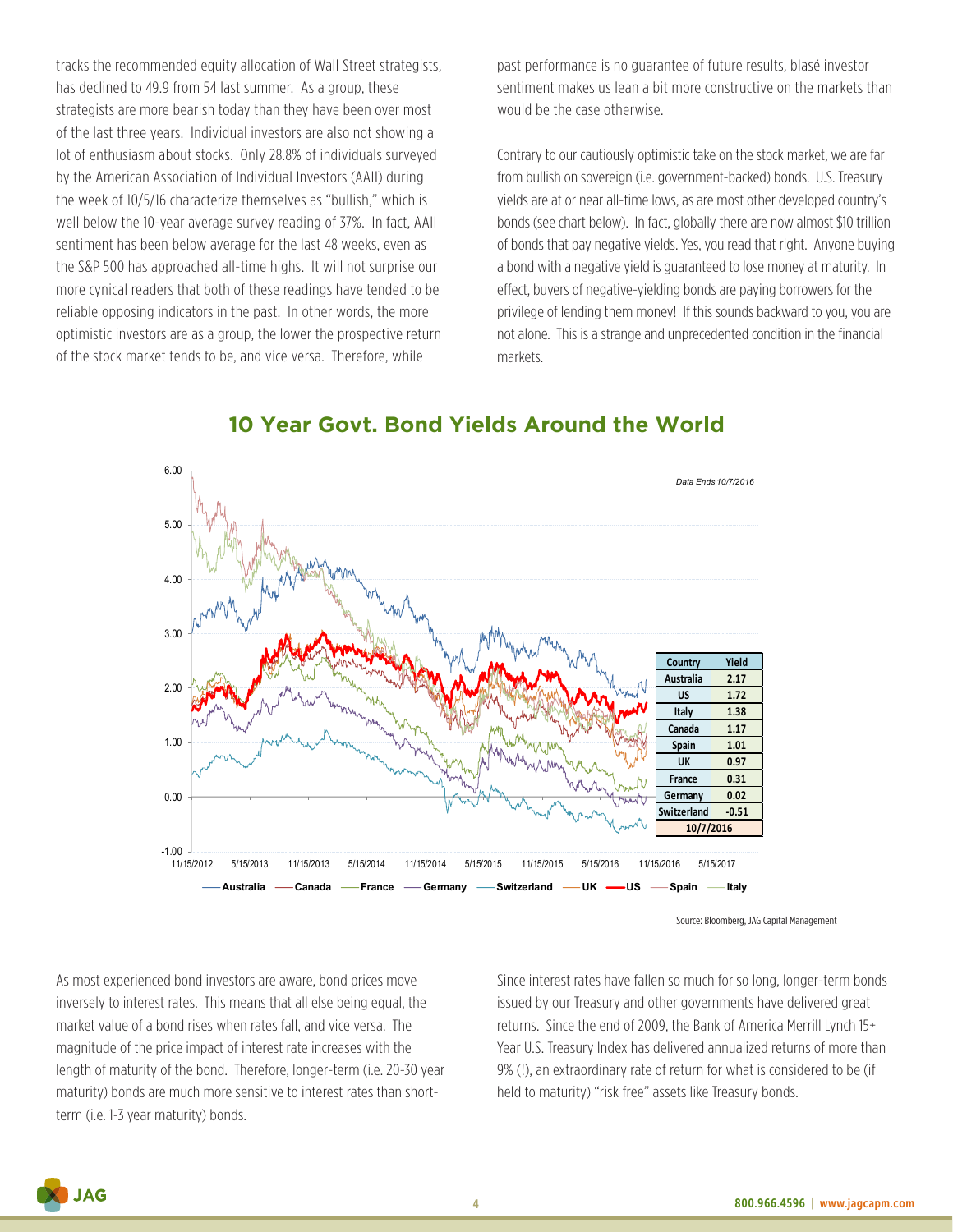## **"Two men looked out from prison bars. One saw mud, the other saw stars."**

 - Dale Carnegie *How to Stop Worrying and Start Living*

The problem for investors in government bonds is their aforementioned sensitivity to interest rates. The multi-year decline in rates to current levels has driven the huge bull market in returns (remember: as rates fall, bond prices rise). But any meaningful increase in interest rates will cause prices to fall, especially in longer-term bonds. With interest rates hovering near or below zero, the only way investors in many government bonds can hope to earn a return is for rates to fall even farther. If that were to occur, they could re-sell their bonds to other investors at a profit. Barring that, the prospects for a good outcome are slim indeed.

We think that conventional wisdom holds that inflation and interest rates are going to stay "lower for longer" as far as the eye can see. This belief, combined with what we think is a "bubble" in fear of uncertainty, has driven monumental amounts of capital worldwide into government bonds. In deference to "The Great Humiliator," we like to think through what kinds of things would have to happen to surprise investors hiding out in government bonds. Our ideas include the following unexpected developments:

- An end or a reduction in quantitative easing by central bankers here or abroad
- A market-driven increase in long-term interest rates
- An up-tick in inflation
- Continued strength in the U.S. dollar
- Improving economic data in a large global economy like the U.S. or China

Basically nobody thinks that any of these outcomes are likely to happen, but we believe that all of them have a non-zero chance of occurring. If any actually pan out, poorly-positioned bond investors could be hit with surprising and deeply unpleasant price declines.

Our overall approach to managing bond portfolios has 3 main elements that we hope will help our clients navigate this interesting environment. First of all, we are keeping our bond portfolios' average maturities relatively short, so that we can be somewhat insulated against potentially higher long-term interest rates. Secondly, we are tilting our holdings more towards corporate bonds than government-sponsored bonds. Corporate creditworthiness has continued to improve, but corporate bond yields remain very attractive compared to Treasuries. This creates an opportunity to capture incremental yield, while at the same time minimizing interest

rate risk. Finally, we have added Treasury Inflation-Protected Securities (TIPS) to many of our core fixed income portfolios. TIPS yield less than comparable nominal Treasury bonds, but they offer an annual adjustment to principal value that is tied to the rate of inflation. If inflation stays dormant over the next several years, we will not give up too much return potential with our TIPS positions. But if inflation unexpectedly ignites, TIPS returns could be very attractive. We like that combination of risk and reward.



*On Wall Street today, news of lower interest rates sent the stock market up, but then the expectation that these rates would be inflationary sent the market down, until the realization that lower rates might stimulate the sluggish economy pushed the market up, before it ultimately went down on fears that an overheated economy would lead to a reimposition of higher interest rates."*

Thankfully, the Presidential election is now less than 30 days away. If history is any guide at all, roughly half of us will be disappointed or even infuriated by the result. But at least it will be over soon, and we and the news media can move on to other matters. We do not expect our investment thesis to be changed materially by this election or any future elections. Multiple studies have shown that Presidents and politicians have less impact on the economy and the markets than they or their opponents claim. If you are tempted to see "mud" on November 8th after the polls close, we would gently encourage you to look skyward. There will be "stars" to invest in over the coming 4 years, no matter who occupies the Oval Office.

**JAG**